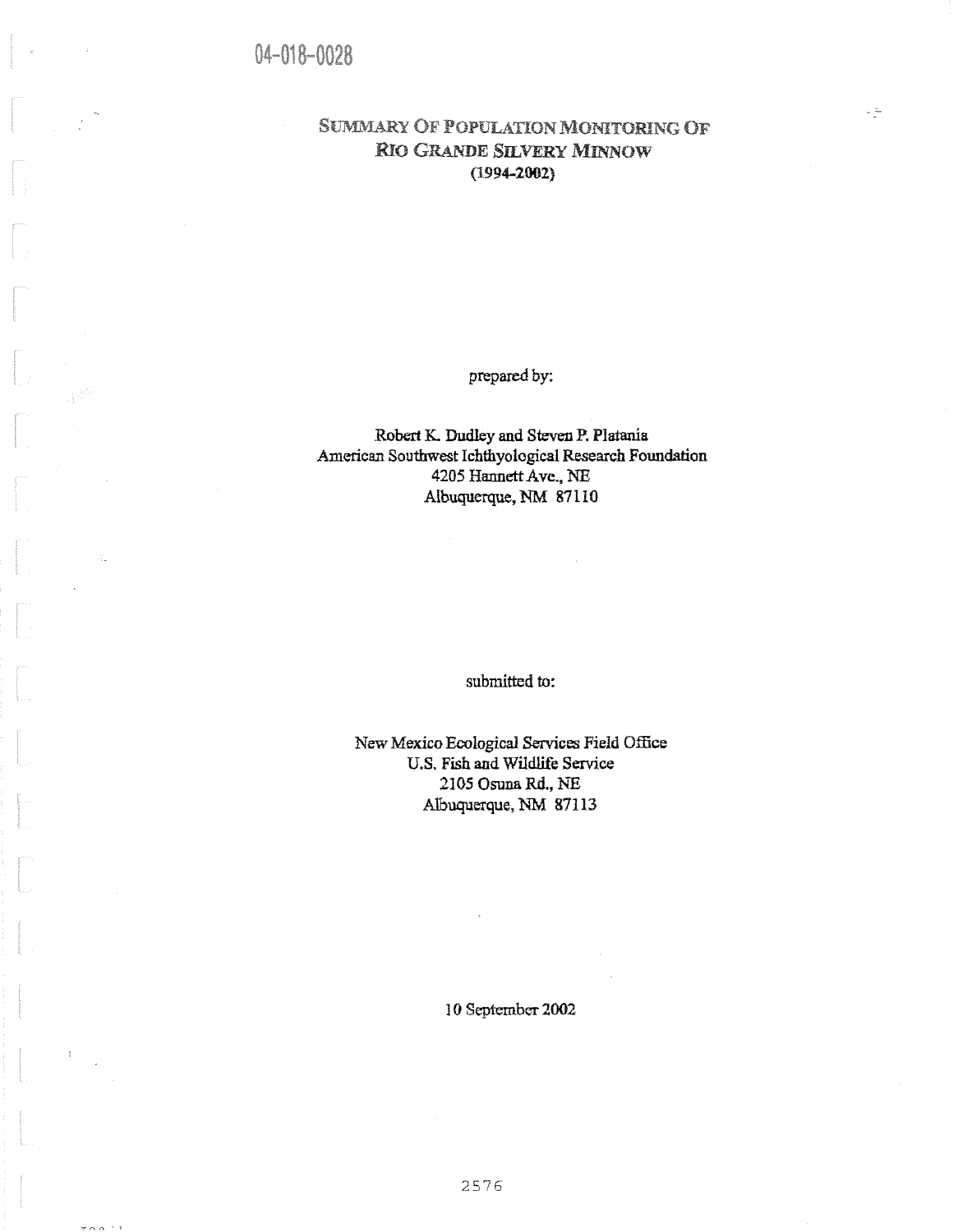## Backgrvand

Analyzing population fluctuations of fishes and accessing the influence of environmental variability can lend insights to mechanisms that regulate community structure (Starrett, l 951; Schlosser, 1985). From 1986 until present, the U.S. Bureau of Reclamation, U.S. Fish and Wildlife Service, New Mexico Department of Game and Fish, and U.S. Corps of Engineers have cooperated to fund numerous such ichthyofaunal studies in the Rio Grande. Among these investigations has been the long-term monitoring of the distribution *and* relative abundance of the Rio Grande fish community at sites between Velarde, New Mexico and Elephant Butte Reservoir, New Mexico.

- 5

A portion of the early results of those monitoring activities (1986-1989) documented the dire conditions *of* the native fish fauna and the conservation status of Rio Grande silvery minnow (Bestgen and Platania, 1991). That research effuit served notice of the extirpation of the Rio Grande silvery minnow from over 2,000 miles of river in the Rio Grande and Pecos River systems (ca. 95% reduction in its historic range) and delineated the range of the only remaining population of this species as occurring in a ca. 170-mile reach of the Rio Grande between Cochiti Dam and Elephant Butte Reservoir (Figure 1). With the 1994 listing of this species as federally endangered (U.S. Fish and 'Wildlife Service, 1994), this reach of the Rio Grande (often referred to in New Mexico as the "Middle Rio Grande") became the focus of numerous additional hydrologic and ichthyological investigations. While Rio Grande silvery minnow was the primary focus of many of the ichthyological studies, monitoring and other research activities were designed to provide information about the entire fish commu

Recent Middle Rio Grande population monitoring efforts (Dudley and Platania, 2001, 2002) provide timely data for comparative studies of trends in the temporal and spatial fluctuations of fish populations. Sampling efforts have documented changes in the ichthyofaunal community following low flow and stream drying events. The purpose of this abbreviated synthesis report is to briefly illustrate the marked decline in the abundance of Rio Grande silvery minnow during the past several years using past and current Middle Rio Grande population monitoring data (1994-2002).

#### 1994-2002 Population Monitoring Summary

The decline in the abundance of Rio Grande silvery minnow in the Middle Rio Grande between 1994 and present has been well documented (Figure 2). There were few changes in the cumulative catch rate (number of fish per surface m<sup>2</sup> of water sampled) of Rio Grande silvery minnow between 1994 and 1996. However, the marked decline in Rio Grande silvery minnow cumulative catch rate between 1996 and 1997 was likely a manifestation of the massive losses incurred during spring and summer drying events of 1996. The marked decline in the cumulative catch rate of this species continued between 1999 and 2000 and remains exceedingly law today.

Rio Grande silvery minnow continue to be disproportionately distributed throughout the Middle Rio Grande. The 1994-2002 population monitoring data continue to indicate that the majority of individuals ocir in the San Acacia Reach with the fewest silvery minnow being in the Angostura and Isieta reaches, respectively (Figure 2). This reach-specific longitudinal distribution (increasing numbers from up-to-downstream reaches) was predicted given the reproductive strategy of this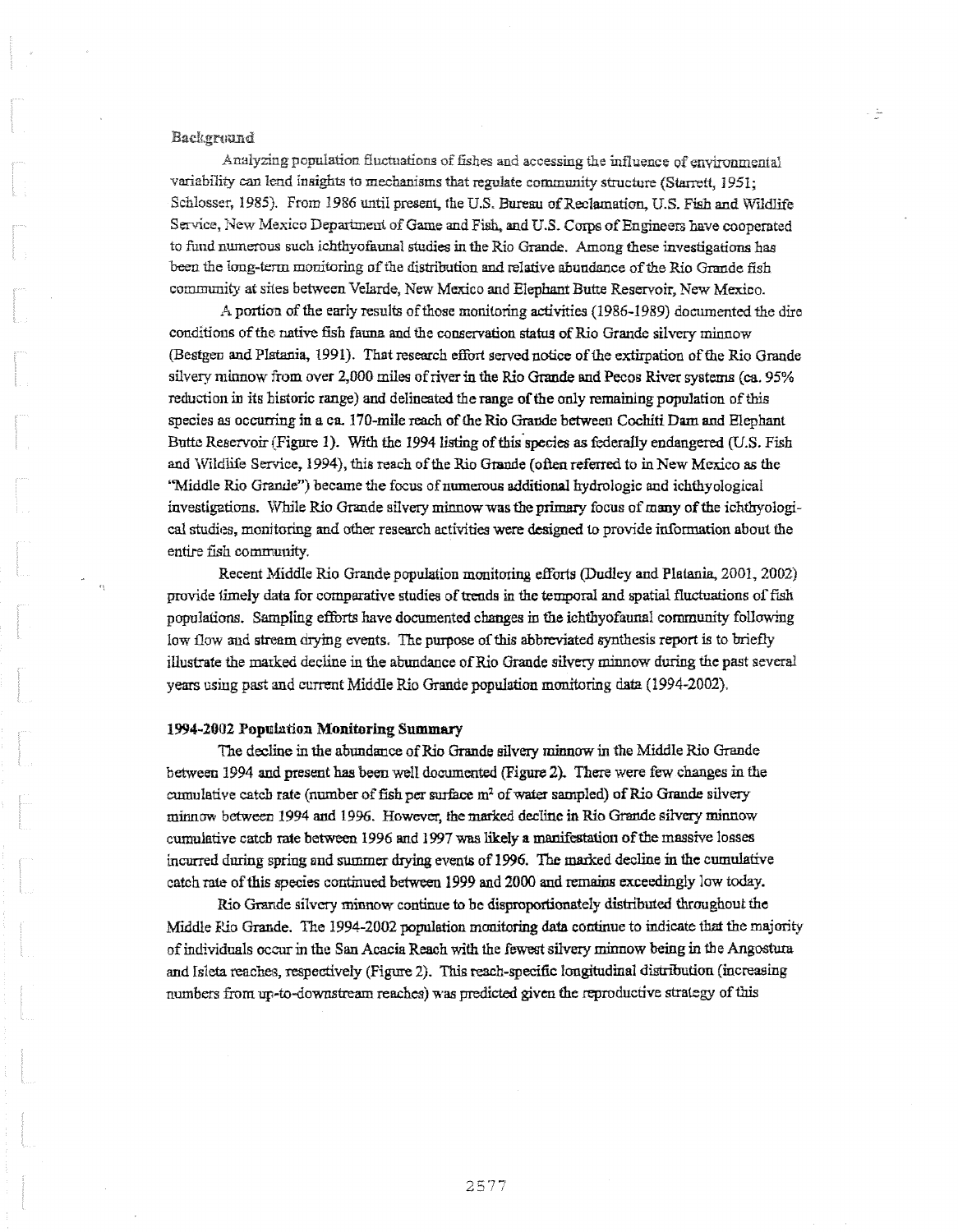

# Figure 1. Population monitoring localities in the Middle Rio Grande.

 $\lambda$  and  $\lambda$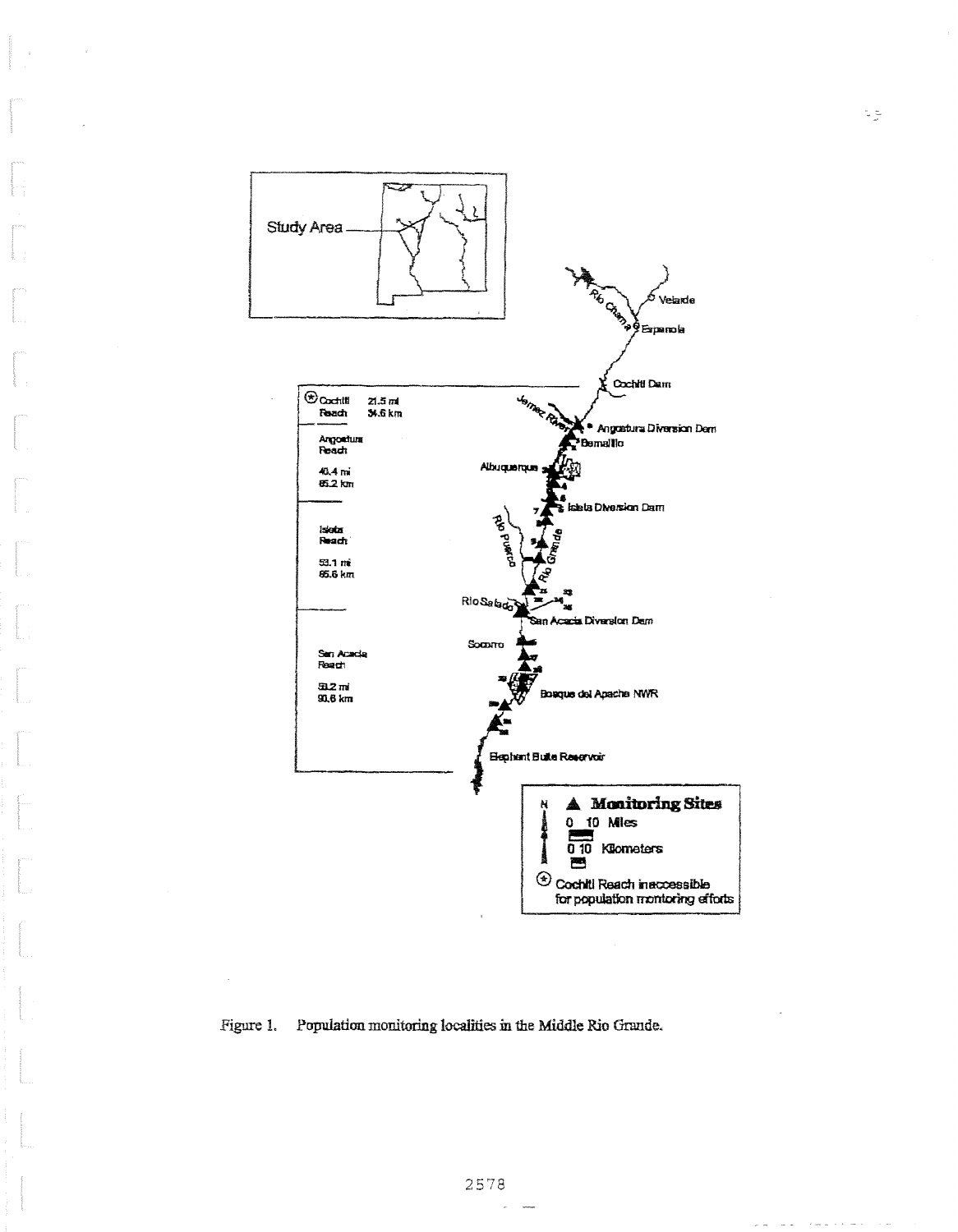species (which results in the production of large quantities of semibuoyant eggs that are released into the water column and dispersed downstream).

in 1998, over 98% of the Rio Grande silvery minnow catch, by number, was from the San Acacia Reach indicating that a significant portion of the population resides in that reach (it does not indicate that 98% of the population was in that reach). Such values are indicative of the relative importance of the San Acacia reach to the continued survival of this species. Understandably, the proportion of the silvery minnow population inhabiting the upstream two reaches (Angostura and Isleta) will increase as segments of the San Acacia Reach dry **(as** occurred in 2002). Regardless of the metric used to calculate or illustrate the reach specific distribution of this species, there can be little question that, since at least 1994, the vast majority of the Rio Grande silvery minnow population occurred in the San Acacia Reach. Likewise, site specific annual catch rate data provide a thorough documentation of the history of decline of Rio Grande silvery minnow (Figure 3).

#### **201i2 Population Monitoring Summary**

The number of Rio Grande silvery minnow collected exhibited a steady decline throughout 2002 (Figure 4). The highest number of individuals were taken during the first 2002 sampling effort (January; n=548) while the fewest specimens were taken during the most recent 2002 sampling foray (August; n=38). These numbers of fish are extremely low and not similar with those from pre-2000 study years. The number of Rio Grande silvery minnow collected in August 2002 is one of the lowest every taken during the tenure of the 1994-2002 population monitoring study and is indicative of alarmingly small population levels.

As has been well documented over the years, catch rate (number of fish per  $m<sup>2</sup>$  sampled) of Rio Grande silvery minnow during 2002 continued to be highest in the San Acacia Reach (the most downstream section of river and first reach to be eliminated by lack of flow) and lowest in the Angostura Reach (the most upstream reach of the river). Absence of continued flow through the San Acacia Reach would have eliminated a disproportionately greater proportion of silvery minnow than absence of water flow in either the Angostura or Isleta reaches. The abundance of this species has decreased so markedly, however, that it is extremely rare throughout it's remaining range.

Close examination of the 2002 population monitoring efforts indicate that spawning success of Rio Grande silvery minnow (during 2002) was very poor. Collections from May-June 2002 (the period after spawning would have occurred) produced few age-0 (fish hatched during 2002) individuals. This lack of age-0 fish indicates that few larval fish survived the summer low flow conditions and river drying in the Middle Rio Grande. The low number of Rio Grande silvery minnow present in August 2002 population monitoring efforts **and the** lack of age-0 individuals (n=14) suggests that further declines will likely continue into 2003.

Efforts to maintain flow throughout the Middle Rio Grande are critical as further losses of Rio Grande silvery minnow could result in the extirpation of this species from the wild. The barrier to upstream movement imposed by multiple diversion dams and downstream transport of silvery minnow eggs and larvae into Elephant Butte Reservoir continue to adversely impact populations of this species. The effects of these problems have been synergistic and now become especially critical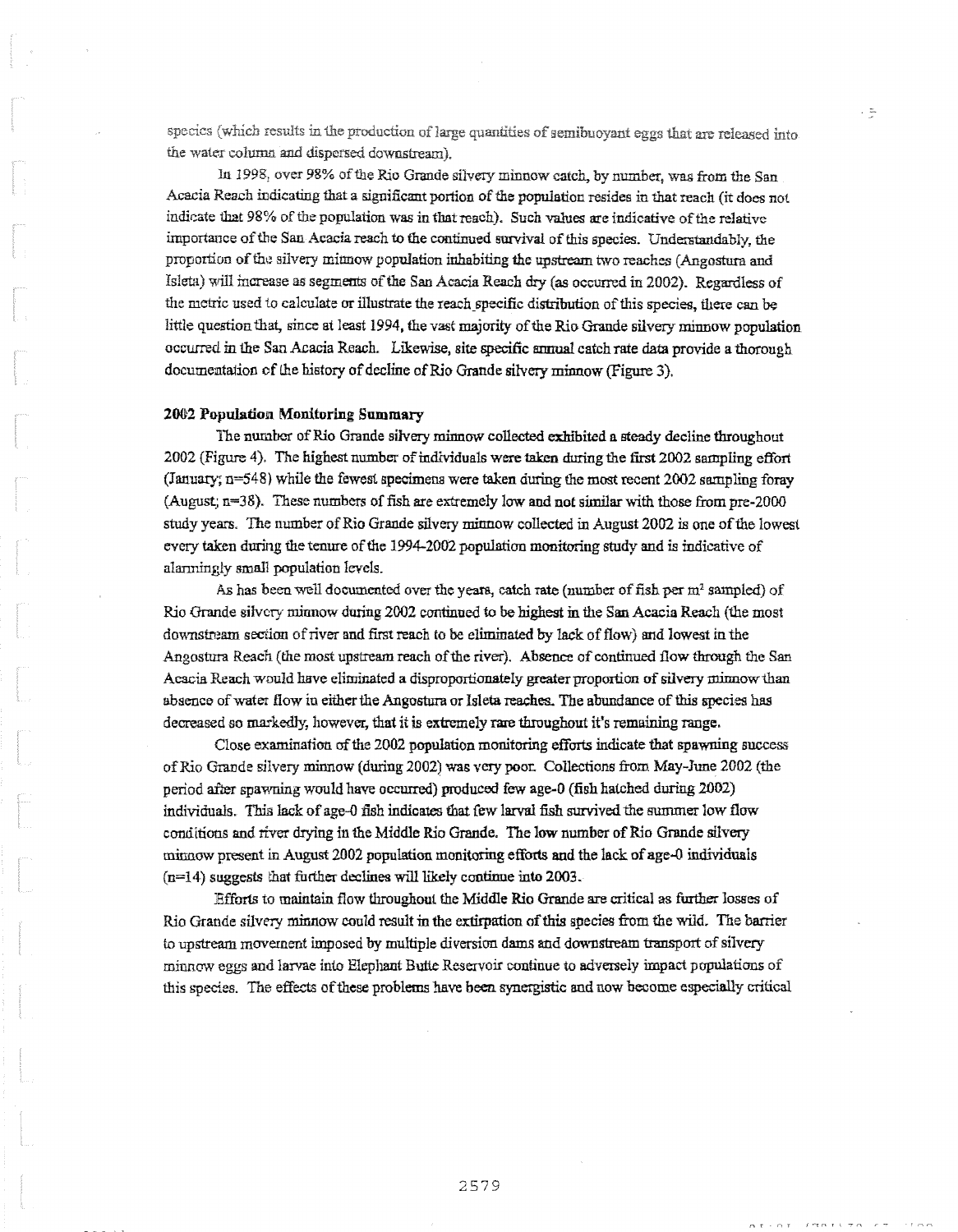

Figure 2. Reach specific annual Rio Grande silvery minnow catch rates between 1994 and 2002.

 $\frac{1}{2}$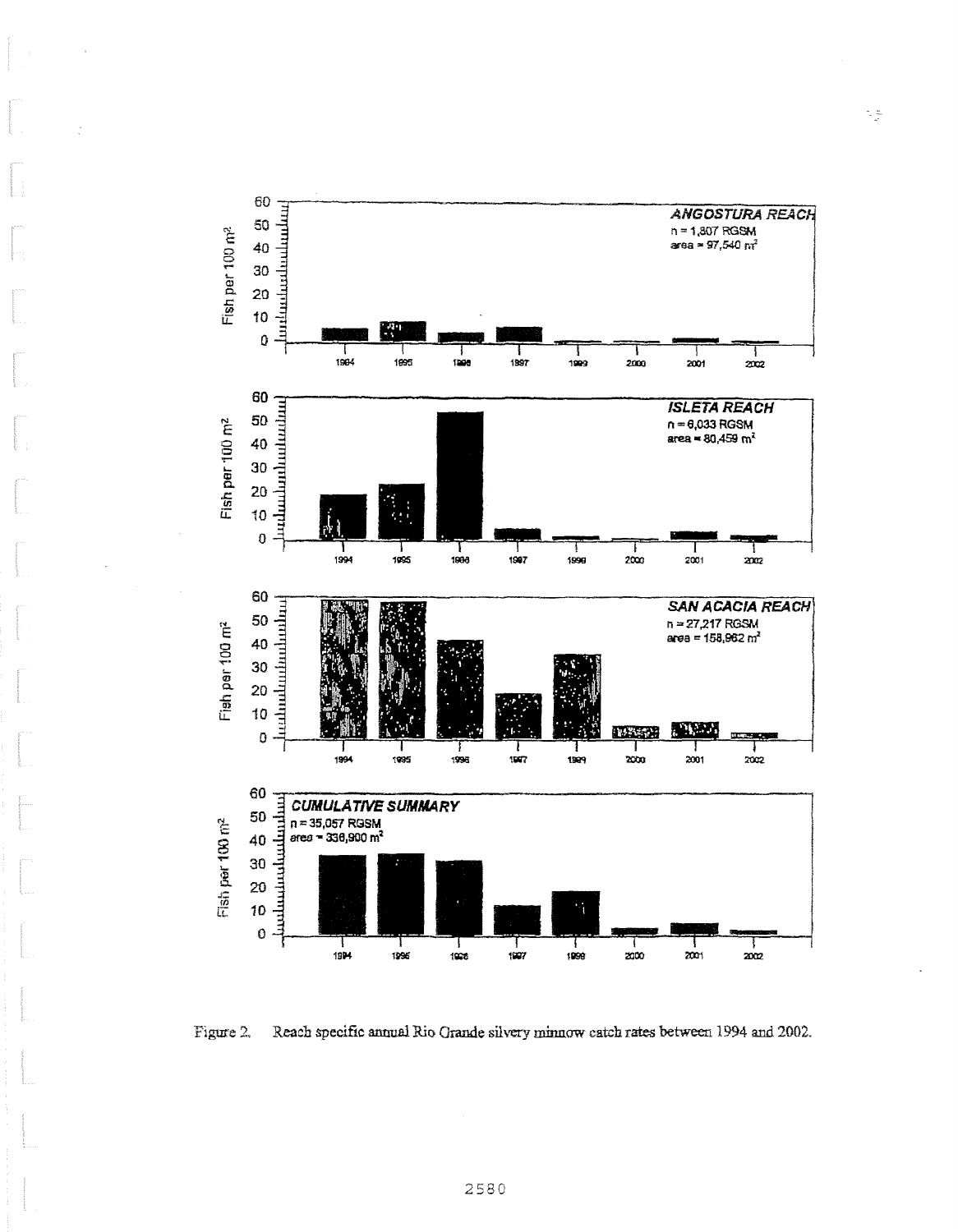

 $\mathcal{F}^{(8)}$ 

 $\epsilon$  is  $\kappa$  .  $\epsilon$  ,  $\epsilon$ 

Cumulative annual Rio Grande silvery minnow (RGSM) catch rates by reach during the Figure 3. study period (\*Note: High catch of RGSM at site 6 in 1996 caused by their confinement in isolated pools during April river drying events).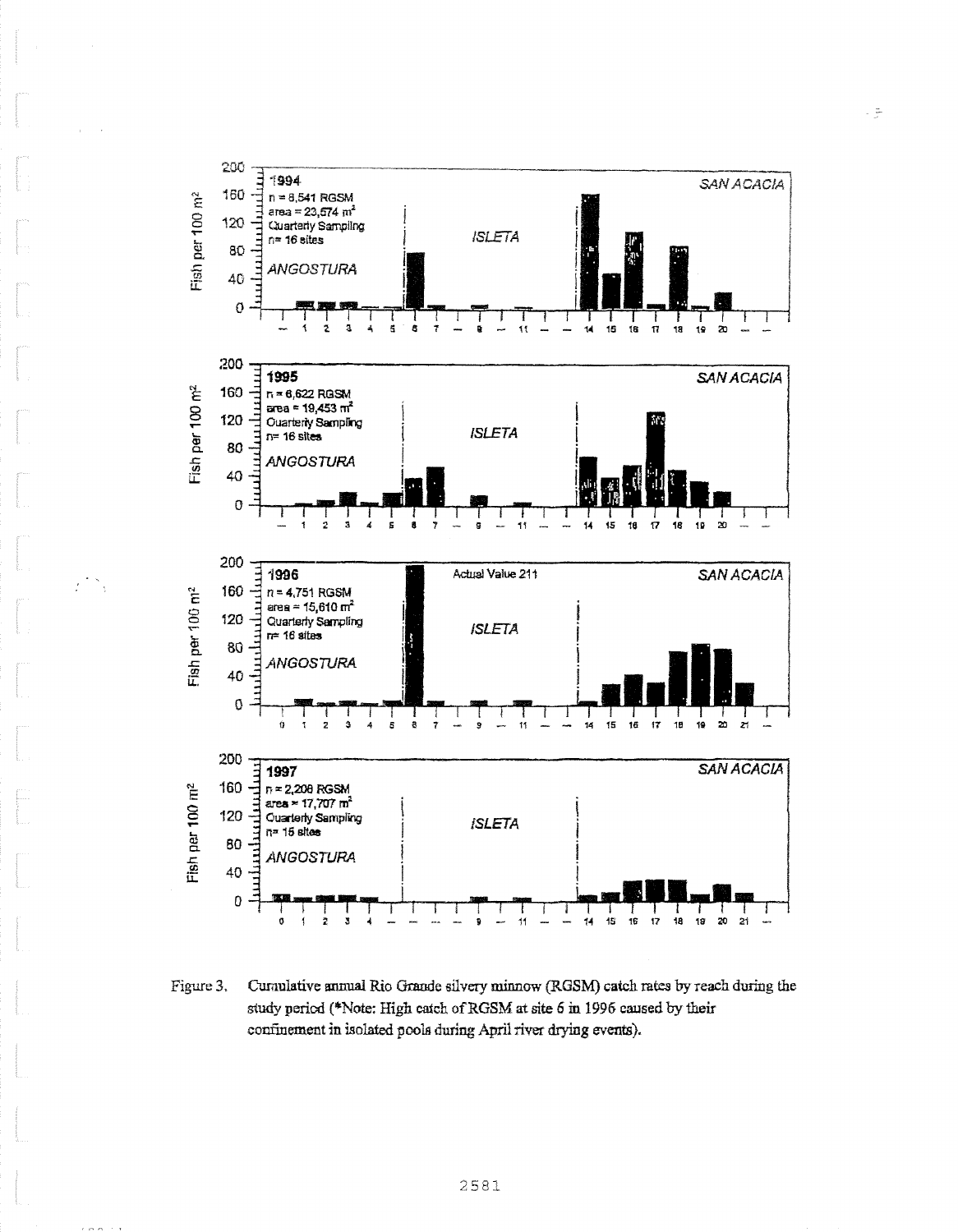

 $\mathbb{C}$ 

Figure 3. Cumulative annual Rio Grande silvery minnow catch rates by reach during the study period (continued).

 $\tau$   $\tau$   $\pm$   $\alpha$   $\tau$ 

 $(501770.67)$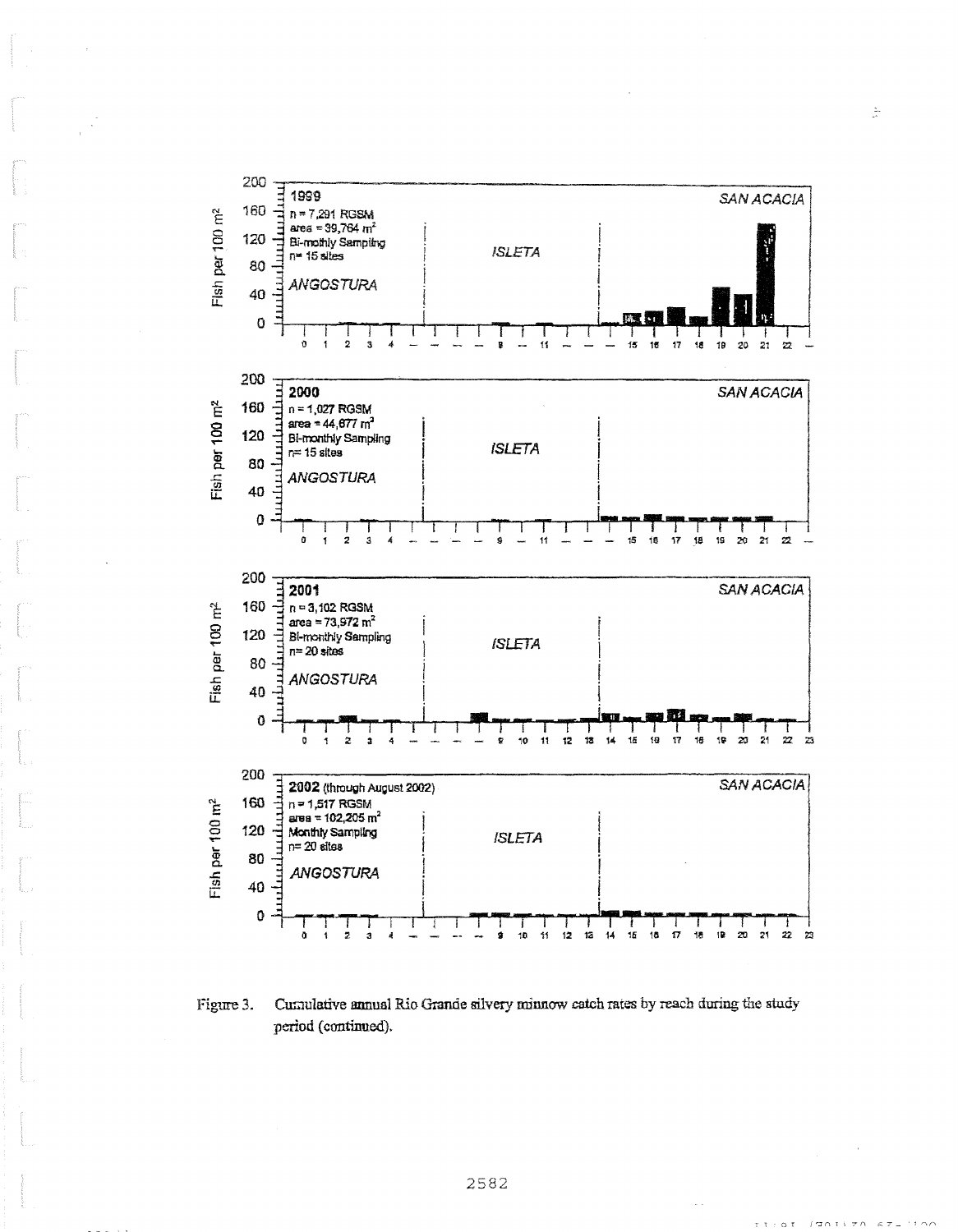

 $\sim \frac{m}{\omega}$ 

Figure 4. Rio Grande silvery minnow catch rates by month and reach during 2002.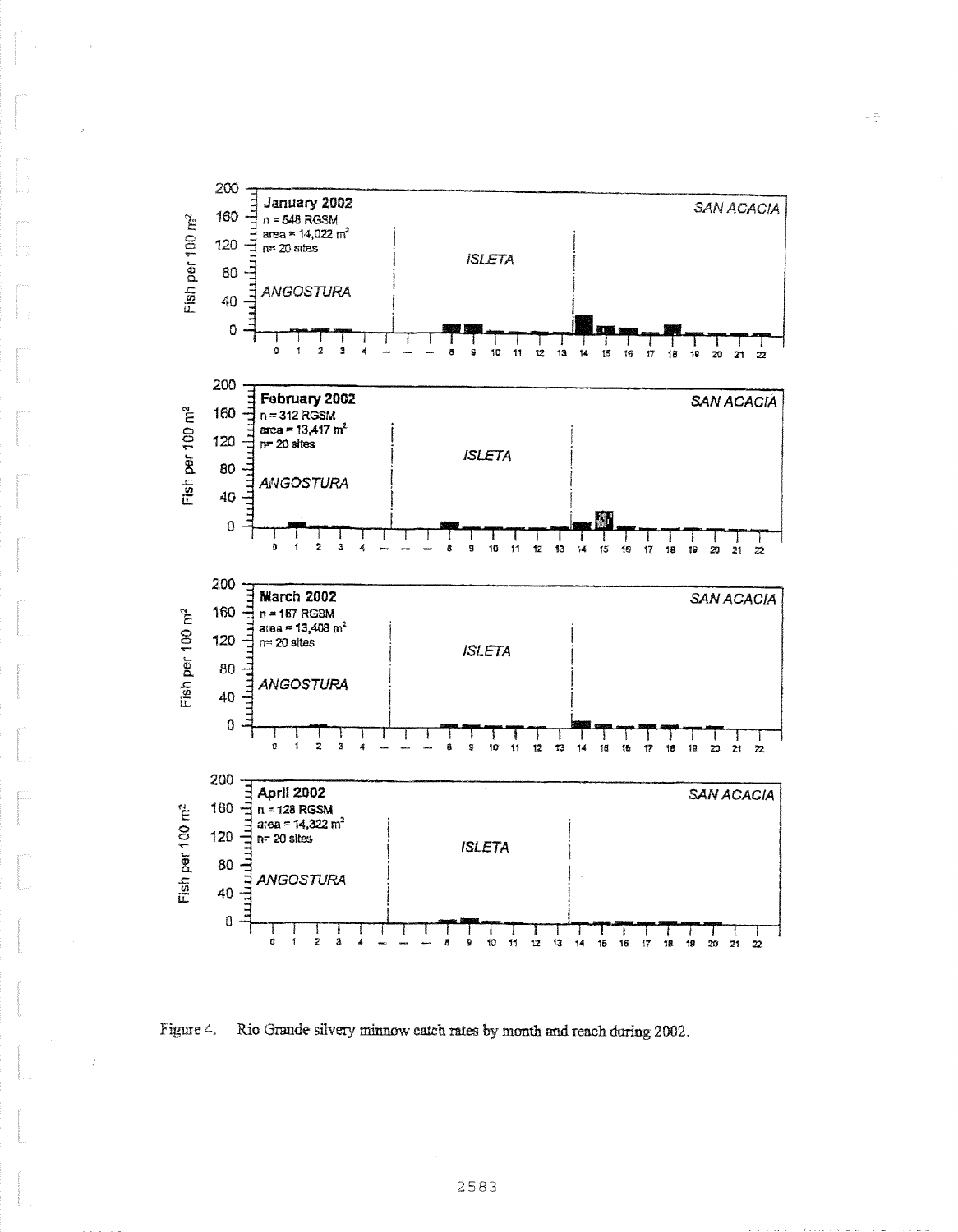

Figure 4. Rio Grande silvery minnov. catch rates by month and reach during 2002 (continued) (\*Note: High RGSM catch at sites 17 and 19 in Time 2002 caused by their confinement in isolated pools; these habitats dried by July 2002).

 $r + \alpha r$  / anti 70  $67 -$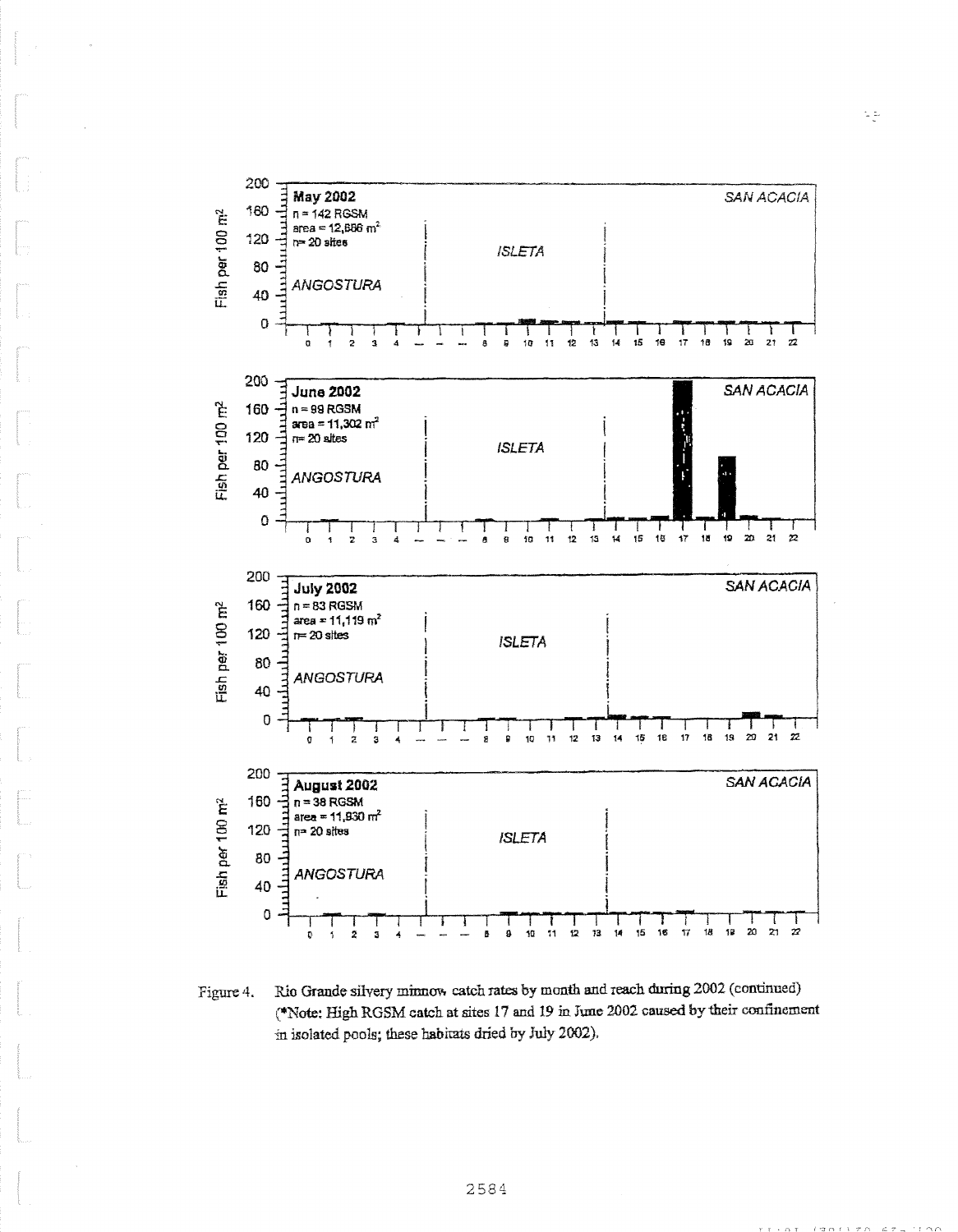as densities of individuals for calendar year 2002 (are to date) and will likely remain the lowest eyer recorded.

#### Summary

There are different types, degrees, and levels of confidence that can be ascribed to information gleaned from Rio Grande silvery minnow population monitoring samples. These data are most valuable and informative when viewed collectively and in sequence rather than individually. Interpretation of individual samples often obscures the broad and more relevant (and important) understanding of the data and may be quite different thanthat of the collective suite.

The decline of Rio Grande silvery minnow is the result of the cumulative effects of years of river drying, downstream displacement, and habitat degradation. The removal of instream barriers that prevent Rio Grande silvery minnow from reaching upstream reaches, the need to maintain flow throughout downstream reaches, and restoration and re-connection of the historical tloodplain are paramount issues that need to be resolved to assure the continued persistence of this species. However, ensuring the continued long-term existence of viable, self-sustaining wild populations must be the overriding goal prior to the initiation of a myriad of recovery efforts. Failure to do so will result in the loss of the fourth endemic Rio Grande cyprinid species and incur financial costs far beyond those currently projected for recovery efforts for this species.

#### Literature Cited

- Bestgen, K.R. and S. P. Platania. 1991. Status and conservation of the Rio Grande silvery minnow, Hybognathus *amarus.* Southwestern Naturalist 36:225-232.
- Dudley, R. K. and S. P. Platania. 2003. 2000 population monitoring of Rio Grande silvery minnow. Final report to the U.S. Bureau of Reclamation, Albuquerque and to the U.S. Army Corps of Engineers, Albuquerque, New Mexico. 86 pp.
- Dudley, R. K. and S. *P.* Platania. 2002. 2001 population monitoring of Rio Grande silvery minnow, Final report to the U.S. Bureau of Reclamation, Albuquerque, New Mexico. 88 pp.
- Schlosser, I. J. 1985. Flow regime, juvenile abundance, and the assemblage structure of stream fishes. Ecology 66:1484-1490.
- Sturett, W. C. 1951. Some factors affecting the abundance of minnows in the Des Moines River, Iowa. Ecology 32:13-27.
- U.S. Department of the Interior. 1994. Endangered and threatened wildlife and plants: final rule to list the Rio Grande silvery minnow as an endangered species. Federal Register 59: 36988- 36995.

ې .<br>د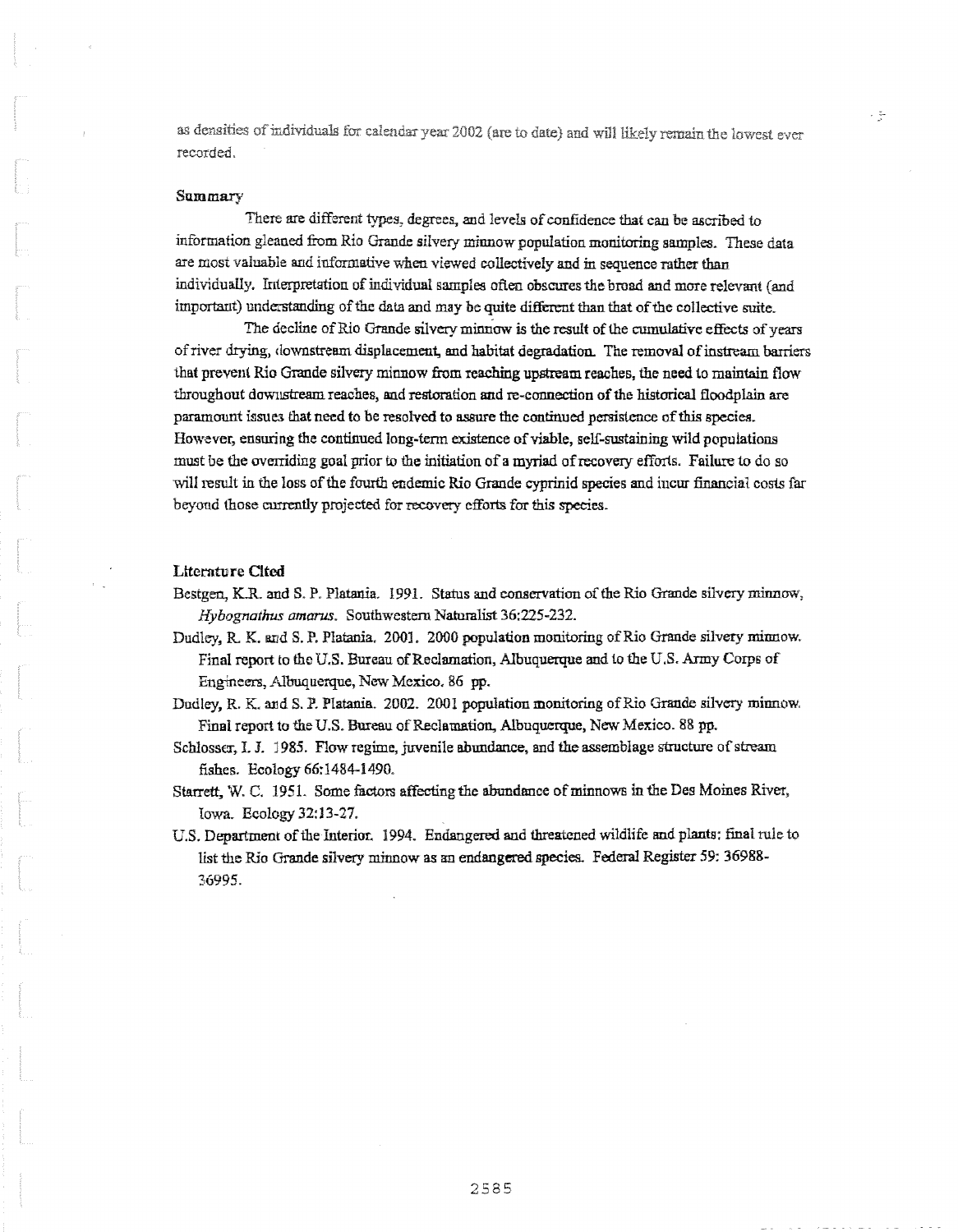**Appendix 1: Sampling Site Information** 

 $z\gtrsim$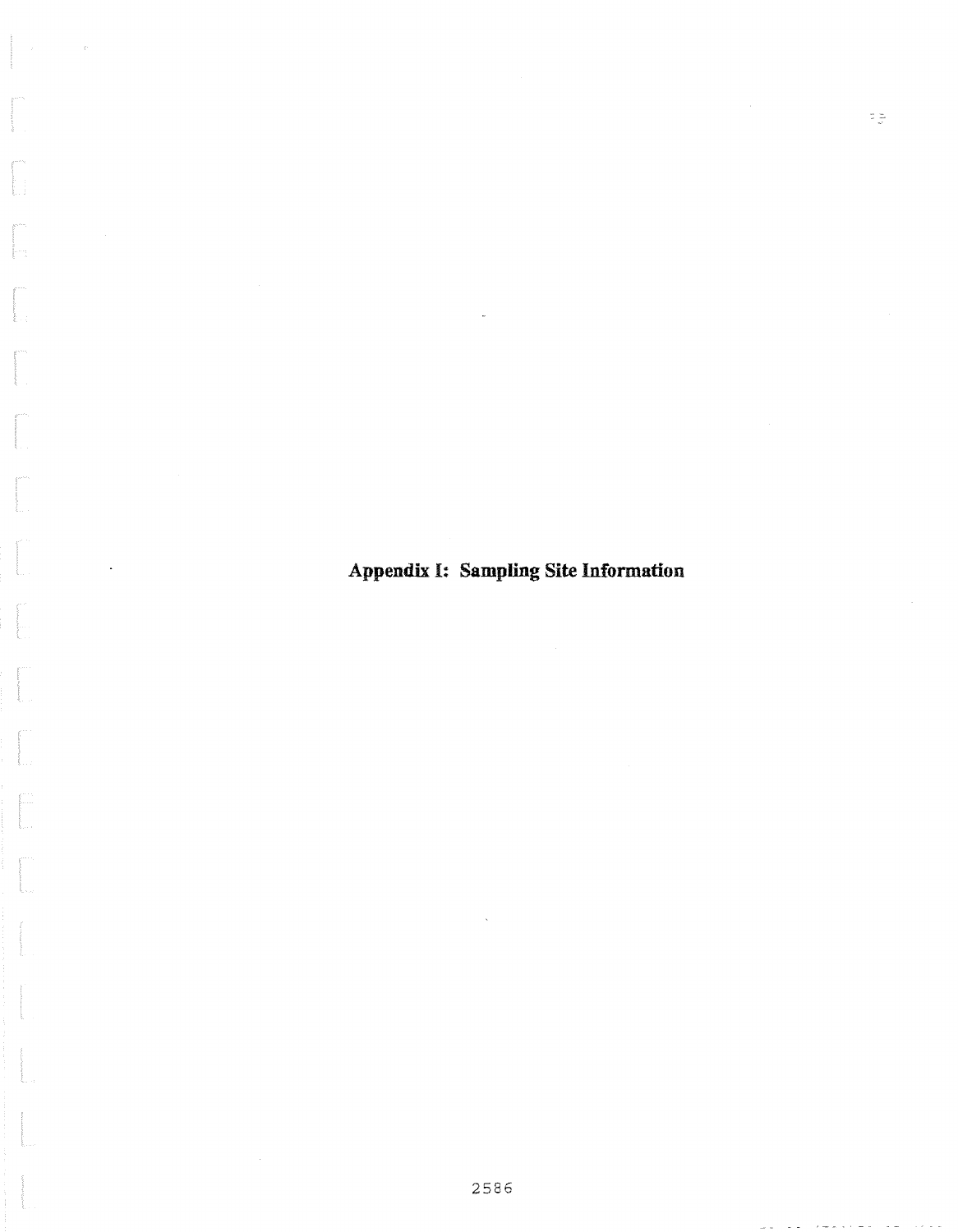## Sampling Site Information

The U.S. Bureau of Reclamation funded Rio Grande silvery minnow population study was designed to monitor population levels of this federally endangered species and the associated fish community at selected sites throughout the Middle Rio Grande, New Mexico. Sampling efforts between 1994 and 2002 were adjusted as necessary based on site accessibility and the informational needs of the resource agencies. The number, location, and frequency at which sites were sampled between 1994 and 2002 allowed for determination of general reach specific spatial and temporal changes in population structure and fish species densities.

Reach names used in this document and the annual Rio Grande silvery minnow population monitoring reports were derived from the name of the diversion structure at the upstream boundary of that fragmented portion of the river. Sampling was not conducted in the Cochiti Reach under this monitoring program as this reach of the Rio Grande is under tribal control (Cochiti, Santo Domingo, and San Felipe pueblos) and access is often unavailable. There were a total of six sampling localities in the Angostura Reach (Angostura Diversion Dam to Isleta Diversion Dam), eight in the Islets Reach (Isleta Diversion Darn to San Acacia Diversion Dam), and nine sampling localities in the San Acacia Reach (San Acacia Diversion Dam to Elephant Butte Reservoir). One Angostura Reach sampling site (Site 5: Interstate 25 Bridge) and two Islets Reach sites (Site 6: Isleta Diversion Dam and Site 7:4.8 miles downstream of Isleta Diversion Dam) were eliminated from the sampling regime in 1997 because of a lack of assess.

Quarterly fish sampling was conducted from 1994 through 1997 (February, May, June, and October). Unfortunately, sampling could not be conducted during 1998. Changes in federal endangered species collection permitting procedures, instituted in 1998, resulted in a profusion of permit applications which overwhelmed the already limited resources of the U.S. Fish and Wildlife Service's Regional Permitting Office. A consequence of this situation was that a federal collecting permit for Rio Grande silvery minnow population monitoring was not available until late 1998 precluding fish monitoring activities for that year (1998).

The Rio Grande silvery minnow population monitoring program was reinitiated in 1999 with bi-monthly sampling regime (Febniary, April, lime, August, October, and December). The increase in collecting effort between 1997 and 1999 was in part a response to the 1998 sampling hiatus and also because of concerns related to the effects of 1996 -1998 river drying events on Rio Grande silvery minnow populations. The hi-monthly sampling regime remained in effect until 2002 when a monthly monitoring protocol was initiated. Again, the increased sampling effort (from 2001 to 2002) was precipitated by marked declines in the catch rate of Rio Grande silvery minnow.

 $\frac{1}{2}$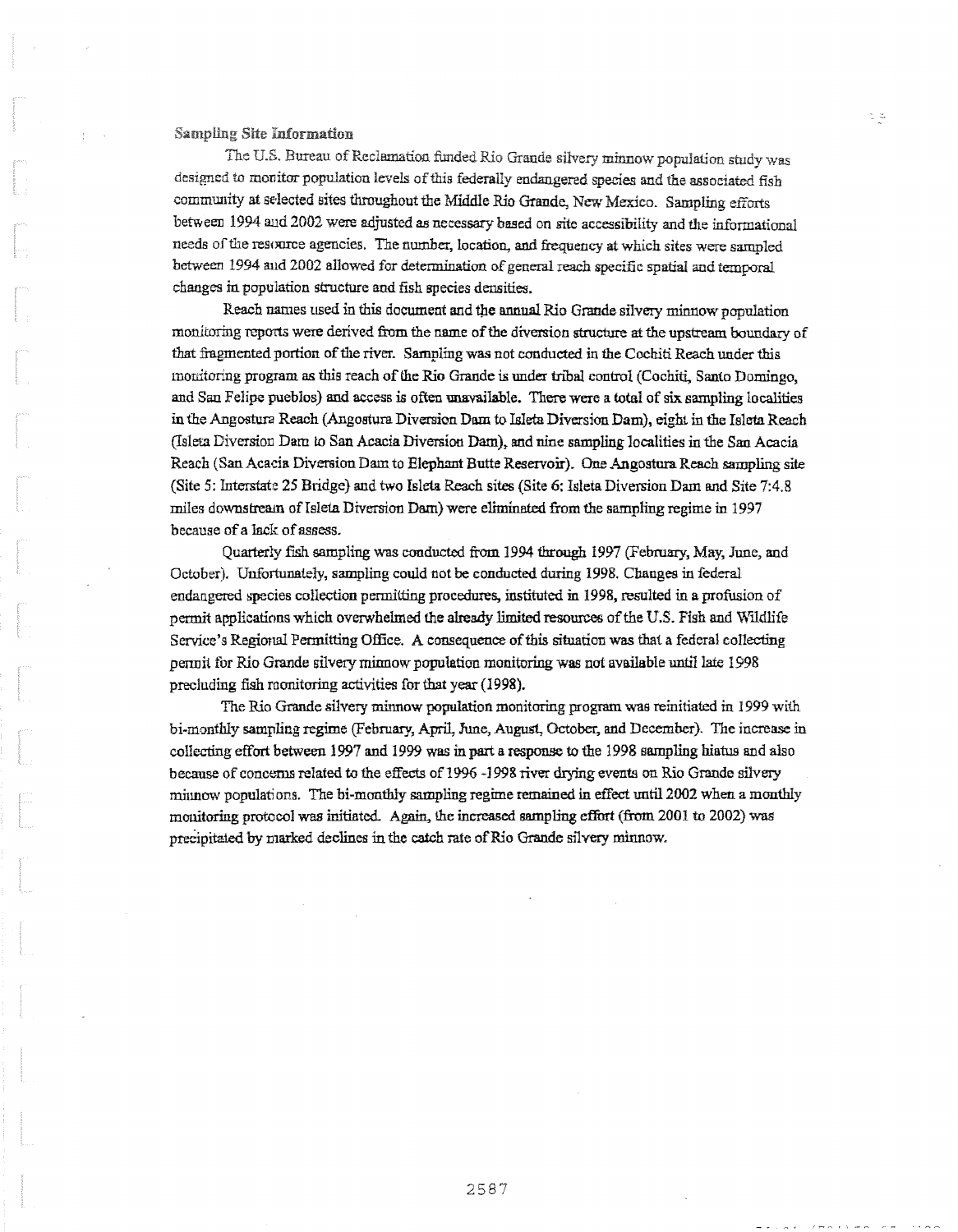Table 1. Collection localities for population monitoring of Rio Grande silvery minnow between 1994 and 2002,

| Site $#$ |                               |  |
|----------|-------------------------------|--|
|          | Site Locality (years sampled) |  |
|          |                               |  |
|          |                               |  |

 $\frac{1}{2}$ 

# ANGOSTURA REACH SITES

- 0 New Mexizo, Sandoval County, Rio Grande, below Angostura Diversion Darn, Algodones. River Mile 209.7. (1996-2002).
- New Mexico, Sandoval County, Rio Grande, at NM State Highway 44 bridge crossing,  $\mathbf{I}$ Bernalillo. River Mile 203.8. (1994-2002).
- $\overline{2}$ New Mexico, Sandoval County, Rio Grande, ca. 4 miles downstream of NM State Highway 44 bridge crossing at Rio Rancho Wastewater Treatment Plant, Rio Rancho. River Mile 200.0. (1994-2002).
- 3 New Mexico, Bernalillo County, Rio Grande, at Central Avenue (US Highway 66) bridge crossing, Albuquerque. River Mile 183.4. (1994-2002).
- 4 New Mexico, Bernalillo County, Rio Grande, at Rio Bravo Boulevard bridge crossing, Albuquerque. River Mile 178.3. (1994-2002)
- 5 New Mexico, Bernalillo County, Rio Grande, at US Interstate 25 bridge crossing, Albuquerque. River Mile 172.6. (1994-1996).

#### **ISLETA REACH SITES**

- 6 New Mexico, Bernalillo County, Rio Grande, directly below Isleta Diversion Darn, Islets Pueblo. River Mile 169.3. (1994-1996).
- 7 New Mexico, Bernalillo County, Rio Grande, ca. 4.8 miles downstream of Isleta Diversion Darn, Islets Pueblo. River Mile 165.2. (1994-1996).
- New Mexico, Valencia County, Rio Grande, at Los Lunas (NM State Highway 49) bridge 8 crossing, Los Lunas. River Mile 161.4. (2001-2002).
- 9. New Mexico, Valencia County, Rio Grande, ca. 1.0 miles upstream of NM State Highway 309/6 bridge crossing, Belen. River Mile 151.5. (1994-2002)
- 10 New Mexico, Valencia County, Rio Grande, ca. 2.2 miles upstream of NM State Highway 346 bridge at Transwestern Pipeline crossing, Jarales. River Mile 143.2. (2001-2002).
- 1I New Mexico, Socorro County, Rio Grande, at US Highway 60 bridge crossing, Bernardo. River Mile 130.6. (1994-2002)
- 12 New Mexico, Socorro County, Rio Grande, ca. 3.5 miles downstream of US Highway 60 bridge crossing, La Jaya. River Mile 127.0. (2001-2002).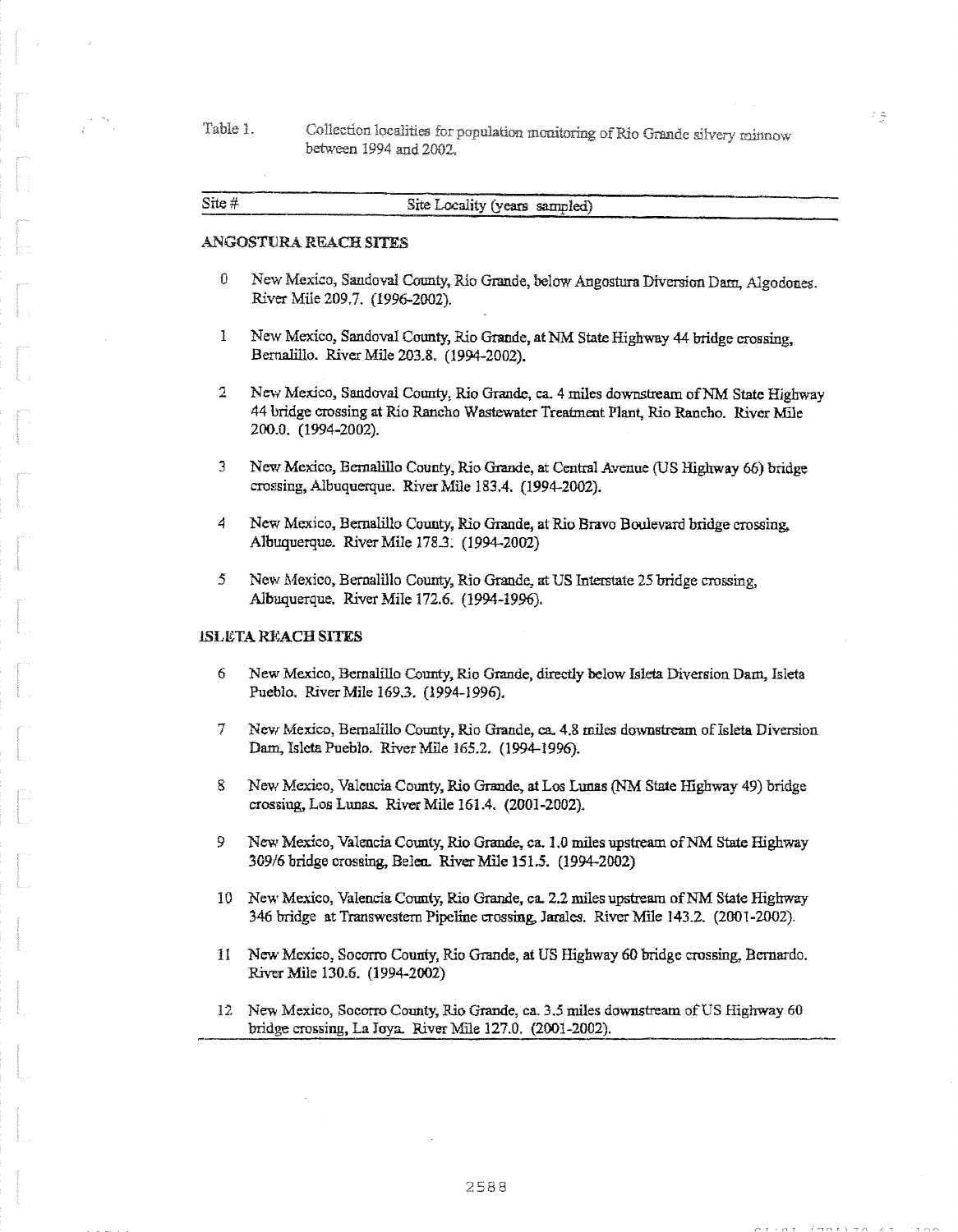Table 1. Collection localities for population monitoring of Rio Grande silvery minnow between 1994 and 2002 (continued).

| Site $#$ | Site Locality (years sampled) |  |
|----------|-------------------------------|--|
|          |                               |  |
|          |                               |  |
|          |                               |  |

#### ISLETA REACH SITES (continued)

13 New Mexico, Socorro County, Rio Grande, ca. 0.6 miles upstream of San Acacia Diversion Dam, San Acacia\_ River Mile 116.8. (2001-2002).

# SAN ACACIA REACH SITES

- 14 New Mexico, Socorro County, Rio Grande, directly below San Acacia Diversion Darn, San Acacia\_ River Mile 116.2. (1994-2002).
- 15 New Mexico, Socorro County, Rio Grande, ca. 1.5 miles downstream of San Acacia Diversion Dam, San Acacia. River Mile 114.6. (1994-2002).
- 16 New Mexico, Socorro County, Rio Grande, 0.5 miles upstream of the Low Flow Conveyance Channel bridge, east and upstream of Socorro Wastewater Treatment Plant, Socorro. River Mile 99.5. (1994-2002).
- 17 New Mexico, Socorro County, Rio Grande, ca. 4.0 miles upstream of US Highway 380 bridge crossing, San Antonio. River Mile 91.7. (1994-2002).
- 18 New Mexico, Socorro County, Rio Grande, at US Highway 380 bridge crossing, San Antonio. River Mile 87.1. (1994-2002).
- 19 New Mexico, Socorro County, Rio Grande, directly east of Bosque del Apache National Wildlife Refuge headquarters, San Antonio. River Mile 79.1. (1994-2002).
- 20 New Mexico, Socorro County, Rio Grande, at the San Marcial railroad crossing, San Marcial. River Mile 68.6. (1994-2002).
- New Mexico, Socorro County, Rio Grande, at its former confluence with the Low Flow Conveyance Channel and 16 *miles* downstream of the southern end of the Bosque del Apache National Wildlife Refuge, San Marcial. River Mile 60.5. (1996-2002).
- 22 New Mexico, Socorro County, Rio Grande, ca. 19 miles downstream of the southern end of Basque del Apache National Wildlife Refuge, San Martial. River Mile 57.7. (2001-2002).